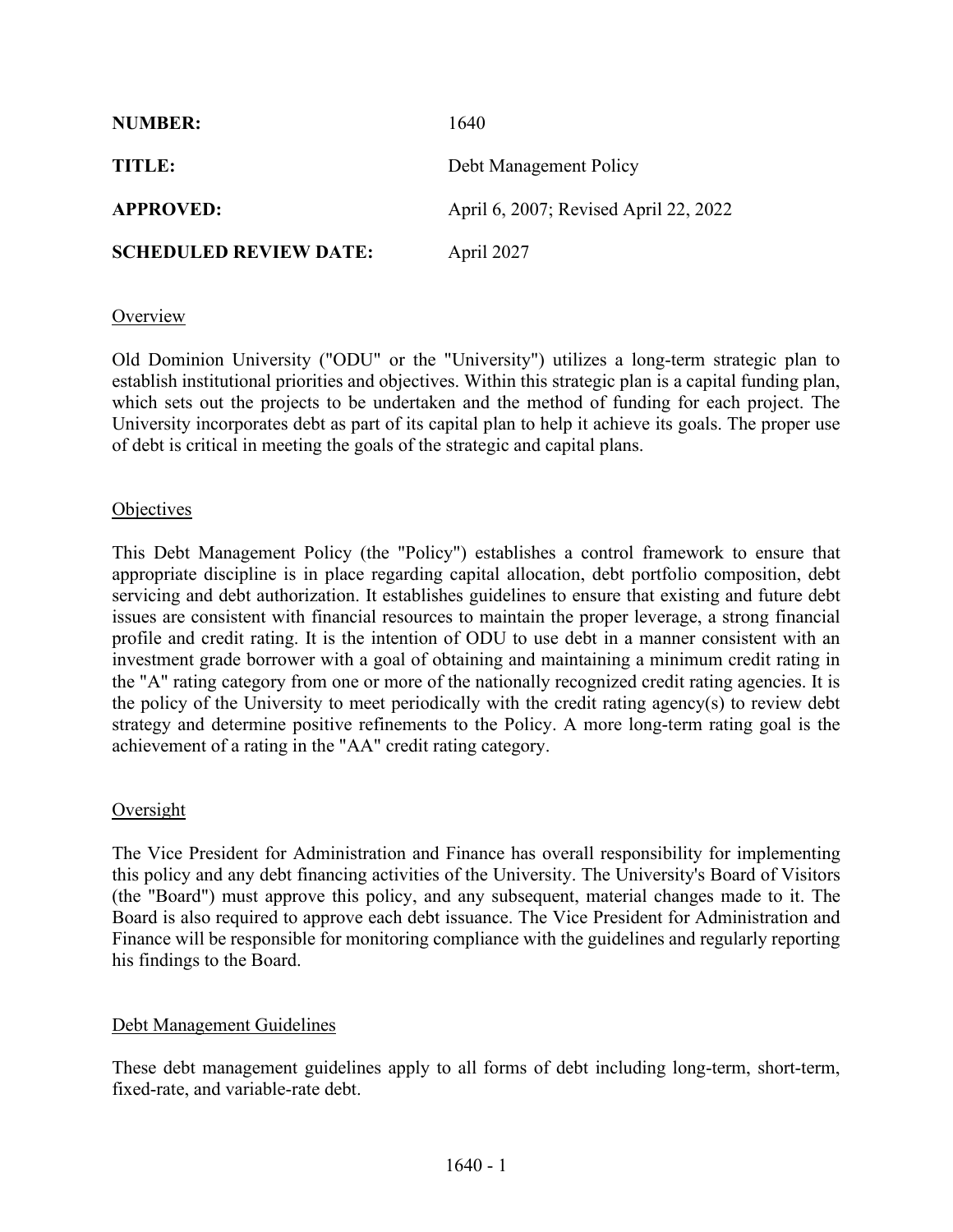*Amortization* - The amortization of debt will be based on the types of assets financed, the expected availability of cash flows to meet debt service requirements, and tax regulations. In general, the amortization tax-exempt debt should not exceed the useful life of the financed asset and may never exceed the IRS limit of 120% of the useful life of the financed asset

Debt Service should be structured to meet the financial and strategic management goals of the University. The structures may include, but are not limited to, level annual debt service, level annual principal, accelerated principal, deferred principal, and bullet maturities.

*Fixed and Variable Rate Bonds* - When issuing fixed rate bonds, the University will analyze the slope of the yield curve and tend to issue bonds for new real estate-related projects with long-term final maturities because most of the assets financed have useful lives in excess of 30 years. If the University is concerned that interest rates may trend lower, then the University should explore shortening the non-redemption period to less than the traditional 10-year term. Bonds without an optional redemption feature should be limited in the University's debt portfolio and should be issued only when investors are willing to pay a substantial premium. Credit enhancements will be used only when necessary for cost effectiveness and/or marketability.

The University will consider utilizing variable rate debt to lessen the potential interest costs over the life of a debt issue and to provide greater flexibility in its debt management. In considering variable rate debt, the University will evaluate the risks involved, which include liquidity risk and short- and long-term interest rate risk. The University may utilize different forms of variable rate debt including variable rate demand bonds, auction rate securities and commercial paper.

The University will utilize variable rate debt when deemed appropriate for the following purposes:

- Asset/Liability Management for matching debt to useful life of the financed asset or to match debt with investment portfolio
- Achieve interest rate savings as compared to other alternatives
- Provide flexibility in principal repayment
- Diversify investor base
- Utilize a portfolio approach to debt to diversify exposure

Bank liquidity facilities may be used to offset liquidity risk of variable rate securities and, in addition to the long-term rating assigned to the bank letter of credit or liquidity facility, such facilities should also carry a minimum short-term rating of MIG 1 or VMIG 1 from Moody's and/or A-1or SP-1 from Standard & Poor's. (The short-term rating portion of the overall rating reflects the rating agency's view of the liquidity facility provider's ability to make timely payments of debt service on a short-term bond or variable rate demand obligation).

When the University decides to issue variable rate debt, it will generally limit net variable rate debt to not more than 30% of its capital structure. The specific amount of variable rate exposure would depend on market conditions and the type of facility to be financed. Before issuing variable rate bonds, the University will determine the assumed variable rate for budget purposes, and its plans to address positive and negative variances from the assumed rate. Additionally, unrestricted endowment assets, interest rate caps and swaps, and rate stabilization reserve funds can all help to manage the variable rate exposure.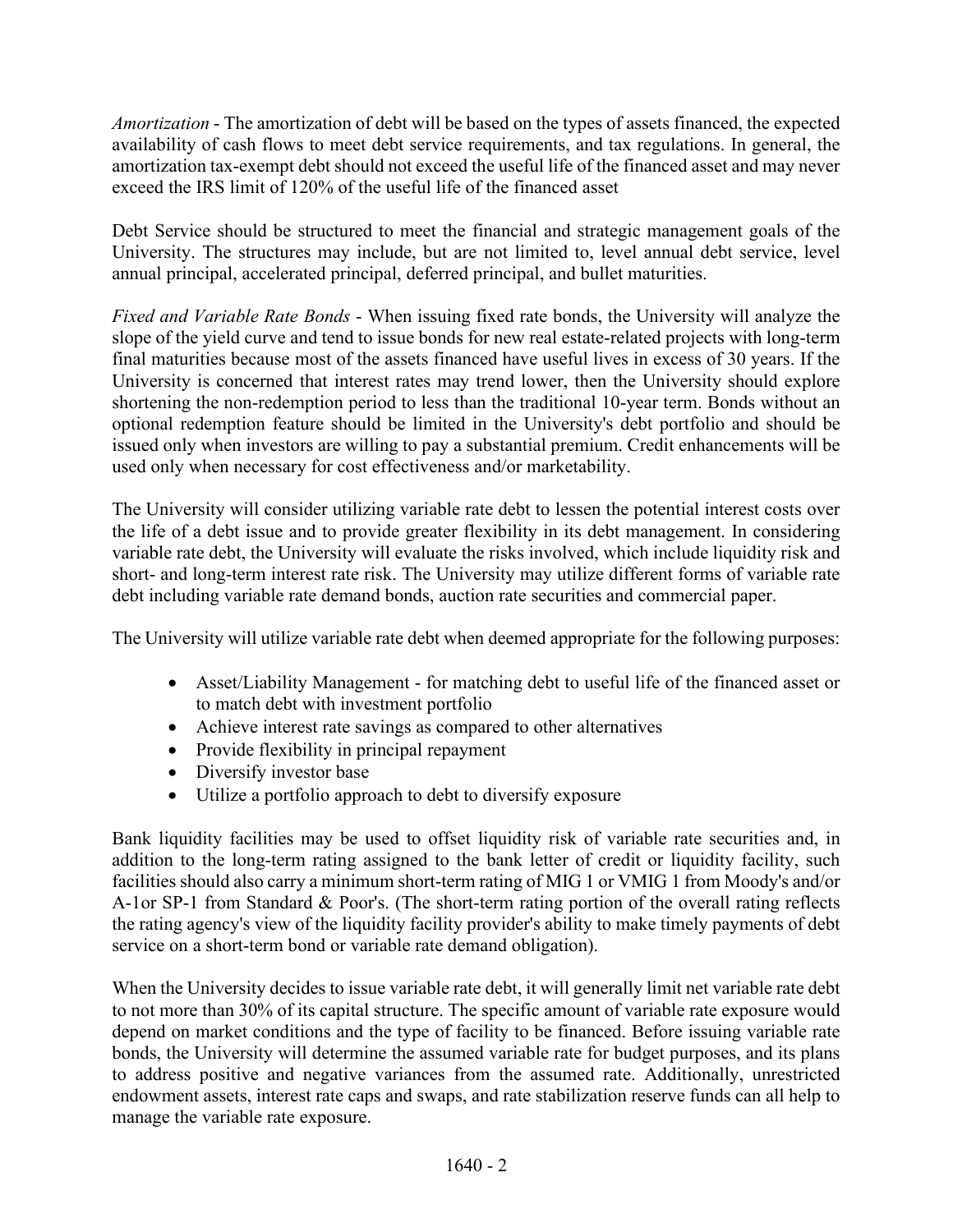The level of variable rate debt will also be managed in conjunction with the University's levels of cash and short-term investments, which serve as a natural hedge against rising interest rates. The actual percentage for outstanding variable rate debt will vary due to financing needs, asset/liability management goals, interim financing structures, and prevailing interest rates at the time of each borrowing.

*Tax-exempt and Taxable* - Tax-exempt debt will be the preferred method of financing projects. However, in instances where the capital projects do not qualify for tax-exempt financing, the University will consider taxable alternatives.

*University-issued vs. Commonwealth-issued debt* - In determining the most cost-effective means of issuing debt, the University will evaluate the merits of issuing debt directly as compared to Commonwealth issuance, either directly by the Commonwealth or through one of its issuing entities (such as the Virginia College Building Authority). This analysis will include an evaluation of cost, timing, and future management flexibility.

*Alternative Financing Sources* - There are alternative financing sources that may be considered, such as off-balance sheet financings. These financings may be more costly than traditional structures and will be used only when the economic benefit and likely impact on the University's debt capacity and credit quality are fully understood. Specifically, for any third party or developerbased financing, management will determine and quantify the full credit impact of the structure.

*Debt Capacity & Affordability Measures* - The University will utilize the following ratio as guidelines for issuing new debt.

> Debt Burden no greater than 7% (Debt Burden Ratio = Annual debt service / Total operating expenses)

This ratio is adjusted to reflect any non-amortizing or non-traditional debt structures that could result in significant single year fluctuations. The debt burden ratio may exceed 7% in instances involving debt of revenue producing projects when the debt used to finance the project is secured by income from the operation of the project.

*Refinancings -* The University will consider refinancing existing debt when net present value savings are positive. Federal tax law limits advance refunding of tax-exempt bonds. Consequently, it is vitally important to use these opportunities wisely. The Vice President for Administration and Finance will evaluate refinancing opportunities considering the value of the call option to be exercised, including the time period to the call date and the time period form the call date to final maturity. Based on this analysis, the Vice President of Administration and Finance will establish the minimum savings threshold for each refinancing. There are cases where refundings that do not produce savings will be considered, including eliminating restrictive bond covenants.

## Capital Funding Source

• *Debt Service Funding* - Prior to the issuance of any amount of debt, the Vice President for Administration and Finance or designee will identify and analyze the funding source(s) for the debt repayment. Sources may include but are not limited to: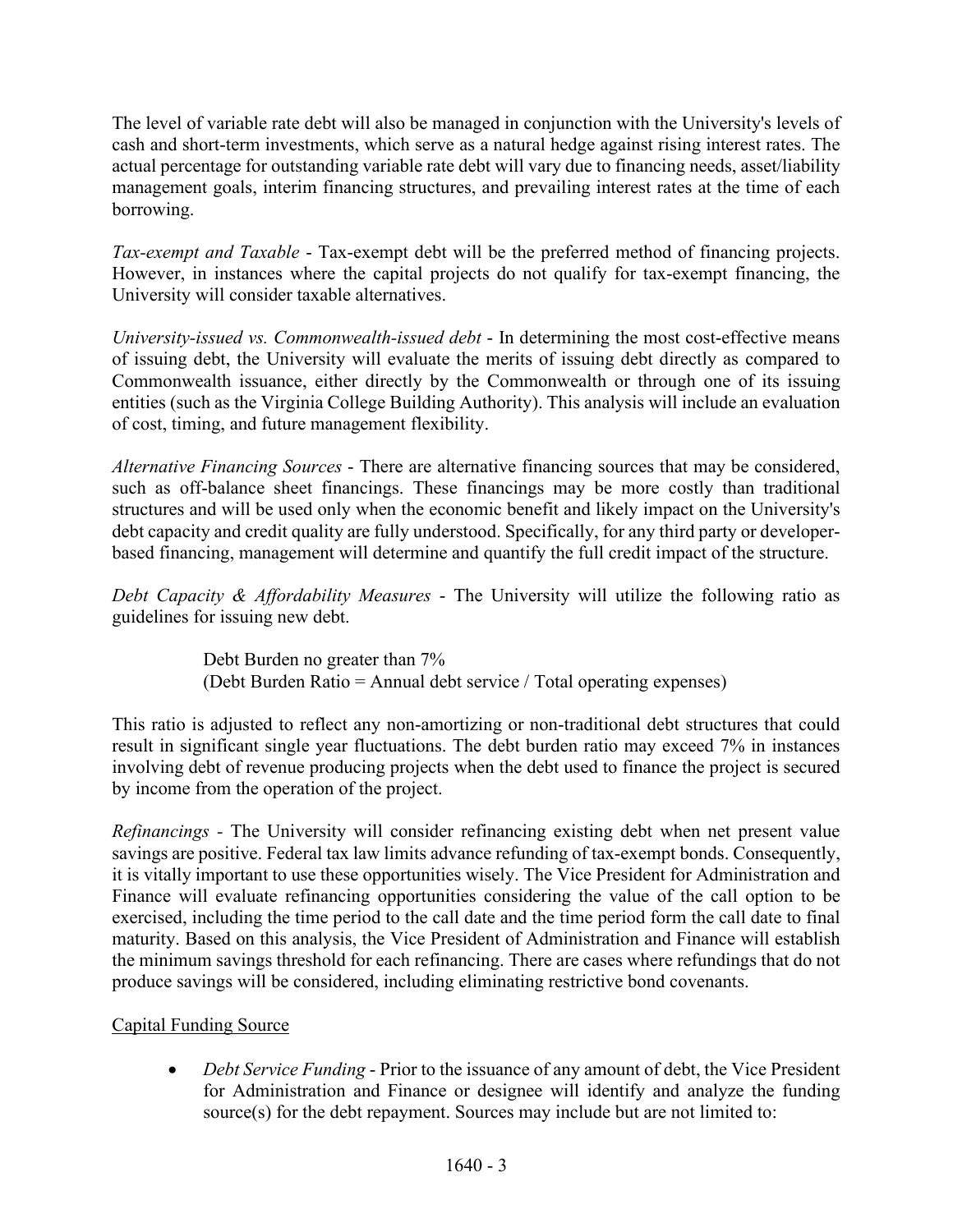- State appropriations
- The general revenue pledge of the University
- Revenues from the specific project being financed
- Indirect cost recoveries from sponsored programs
- Gifts and bequests
- **University affiliated foundations**
- Unaffiliated third parties including joint ventures with private sector entities and grants from private foundations
- *Capital Maintenance Funding* The University will determine how to fund the ongoing capital maintenance cost for each capital financed project prior to issuing the debt. If it is anticipated that additional borrowing will be required to fund the capital maintenance for a project, then the amount of additional borrowing will be taken into account in its debt capacity analysis.

## Statement of Effect on Student Costs

The Vice President for Administration and Finance or designee will determine if the proposed debt will result in additional cost to University students. A Statement of Effect on Student Costs will be included in the material presented to the Board any time the Board is asked to approve a debt issuance.

#### Interest Rate Risk Management Guidelines

The University will consider the use of interest rate swaps and other interest rate risk management tools after carefully evaluating the risks and benefits of any proposed transactions. These tools will be employed primarily to manage the University's variable rate debt exposure. The use of these instruments in conjunction with variable interest rate exposure will be evaluated within prudent guidelines to achieve more flexibility in meeting the University's overall financial objectives. Interest rate swaps will be evaluated in light of existing market and interest rate conditions, the savings that can be achieved as compared to other debt structures available in the bond market, and the overall asset/liability management practices of the University.

Risk management strategies will not be utilized unless the contract or structure is fully understood, can be monitored and managed, and the risk imposed has been evaluated and concluded to be appropriate for the University. Prior to entering into any risk management agreement, the University will have received evidence of legal authorization to enter into such agreement. The Vice President for Administration and Finance, in consultation with the Administration & Finance Committee of the Board, is authorized to enter into any risk management contract or agreement that is determined to be necessary or appropriate. Interest rate management tools shall not be used for speculative purposes or in cases involving Financial Instruments that create extraordinary leverage or financial risk.

*Financial Instruments* - The University may utilize the following Financial Instruments after identifying the specific financial objective to be realized and the assessment of associated risks: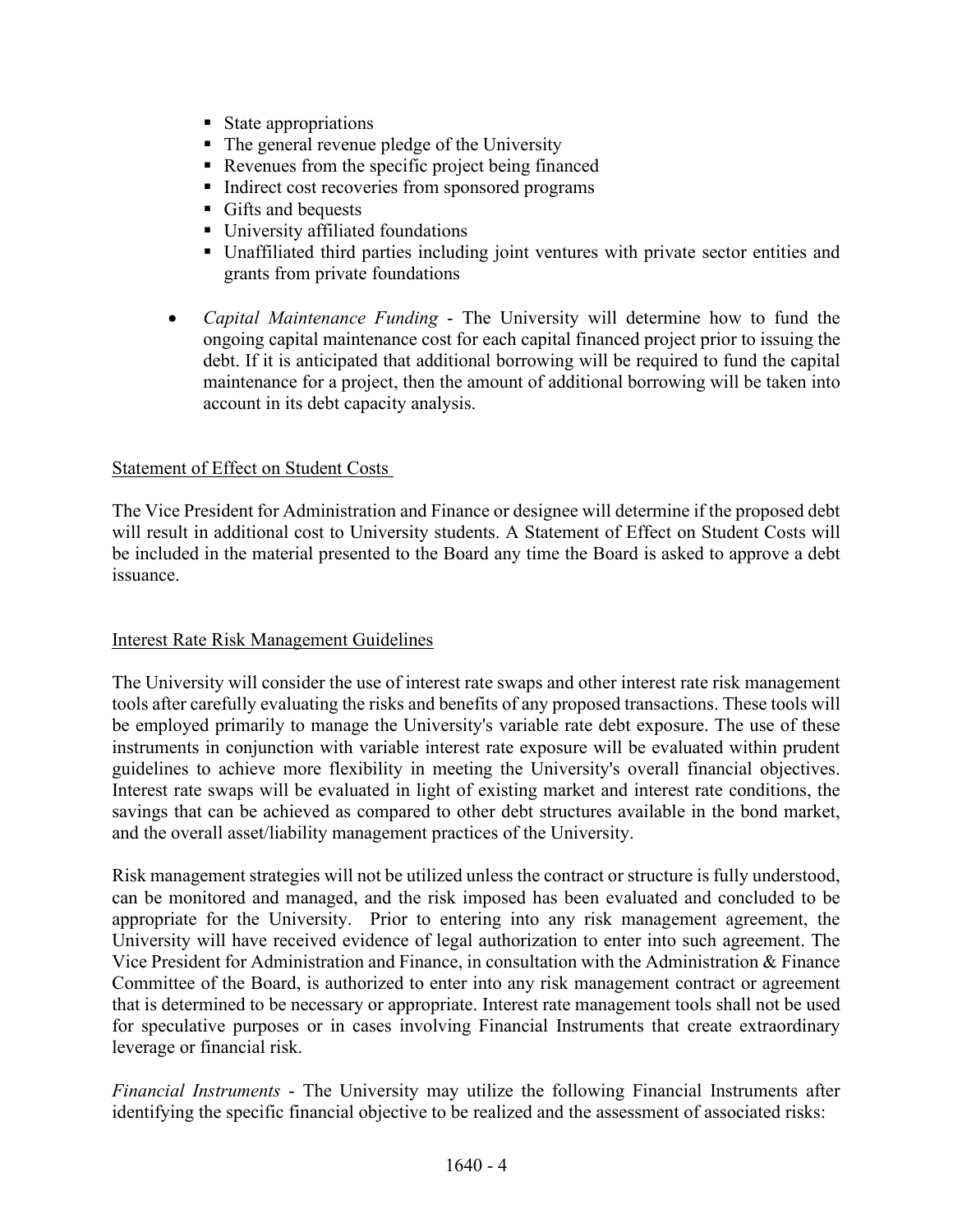- Interest Rate Swaps Spot or forward starting interest rate swaps may be utilized to capture current market rates, eliminate variable rate exposure, or create incremental variable interest rate exposure.
- Interest Rate Caps or Collars Interest Rate Caps, Collars and Floors may be utilized to limit or bound exposure to interest rate volatility.
- Swap Options The sale or purchase of options may be utilized to commence or cancel interest rate swaps. Potential option structures can range from vanilla to more exotic but must meet Transaction Approval guidelines as outlined in this policy.
- Basis Swaps May be utilized to manage basis or tax risk and manipulate the basis on which cash flows are determined.
- Rate-locks May be utilized to hedge interest rate exposure on anticipated bond issuances.
- Constant Maturity Swaps
- Total Return Swaps

Other Financial Instruments may be utilized provided the requirements for a transaction approval are met.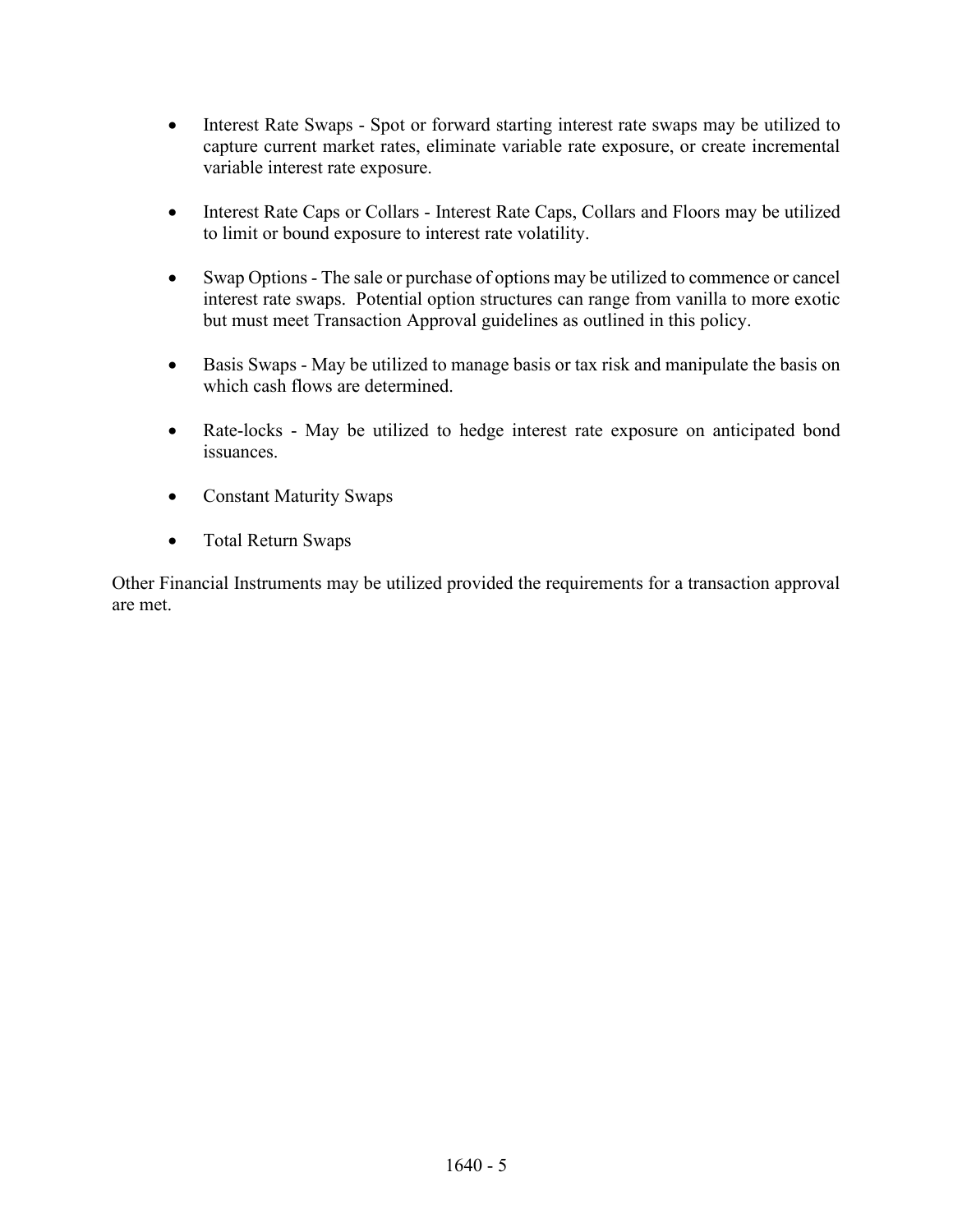*Financial Instruments Risk Analysis*

| <b>Risk Type</b>         | <b>Description</b>                                                                                                                                          | <b>Evaluation</b>                                                                                                                  |
|--------------------------|-------------------------------------------------------------------------------------------------------------------------------------------------------------|------------------------------------------------------------------------------------------------------------------------------------|
| <b>Basis Risk</b>        | The mismatch between two<br>variable rate indices.                                                                                                          | Review historical differentials<br>between the indices.                                                                            |
| <b>Tax Risk</b>          | The risk created by certain tax<br>events that could impact swap<br>cash flows.                                                                             | Review the potential impact of<br>tax events & perform cash flow<br>sensitivity analysis.                                          |
| <b>Counterparty Risk</b> | The risk of default by the<br>University's swap counterparty.                                                                                               | Monitor exposure levels, ratings<br>thresholds & collateralization<br>requirements.                                                |
| <b>Termination Risk</b>  | The need or requirement to<br>terminate a swap transaction<br>prior to maturity in a market<br>dictating a termination payment<br>to the swap counterparty. | Analyze its potential termination<br>exposure upon entrance into a<br>transaction and perform<br>termination sensitivity analysis. |
| <b>Rollover Risk</b>     | The mismatch of the maturity of<br>a swap transaction and the credit<br>enhancement on underlying<br>variable rate debt.                                    | Review its capacity to maintain<br>variable rate debt.                                                                             |
| <b>Liquidity Risk</b>    | The inability to continue or<br>renew a liquidity facility.                                                                                                 | Evaluate the expected viability<br>of liquidity support.                                                                           |

The University will not enter into agreements involving Financial Instruments for speculative purposes or involving Financial Instruments that create extraordinary leverage or financial risk.

*Procurement and Execution* - The University has authority to enter into Financial Instrument transactions either through a competitive bid or a negotiated process. The University must take reasonable steps, such as hiring a qualified advisor, to ensure that the economics involved in a negotiated transaction represent a fair market price taking into consideration the terms of the agreement and the University's current financial status.

*Swap Counterparties Policy* - The University will execute Financial Instrument transactions with counterparties with credit ratings in the "A" category or above as of the transaction date.

The University may seek credit enhancement in the form of collateral, guarantees, and/or termination events in the agreement for counterparty downgrades below the "A" category. The University will seek to maintain voluntary termination rights in all transactions it undertakes.

*Swap Documentation* - The University will utilize standard International Swap Dealers Association swap documentation, including the Schedule to Master Agreement and Credit Support Annex (if applicable).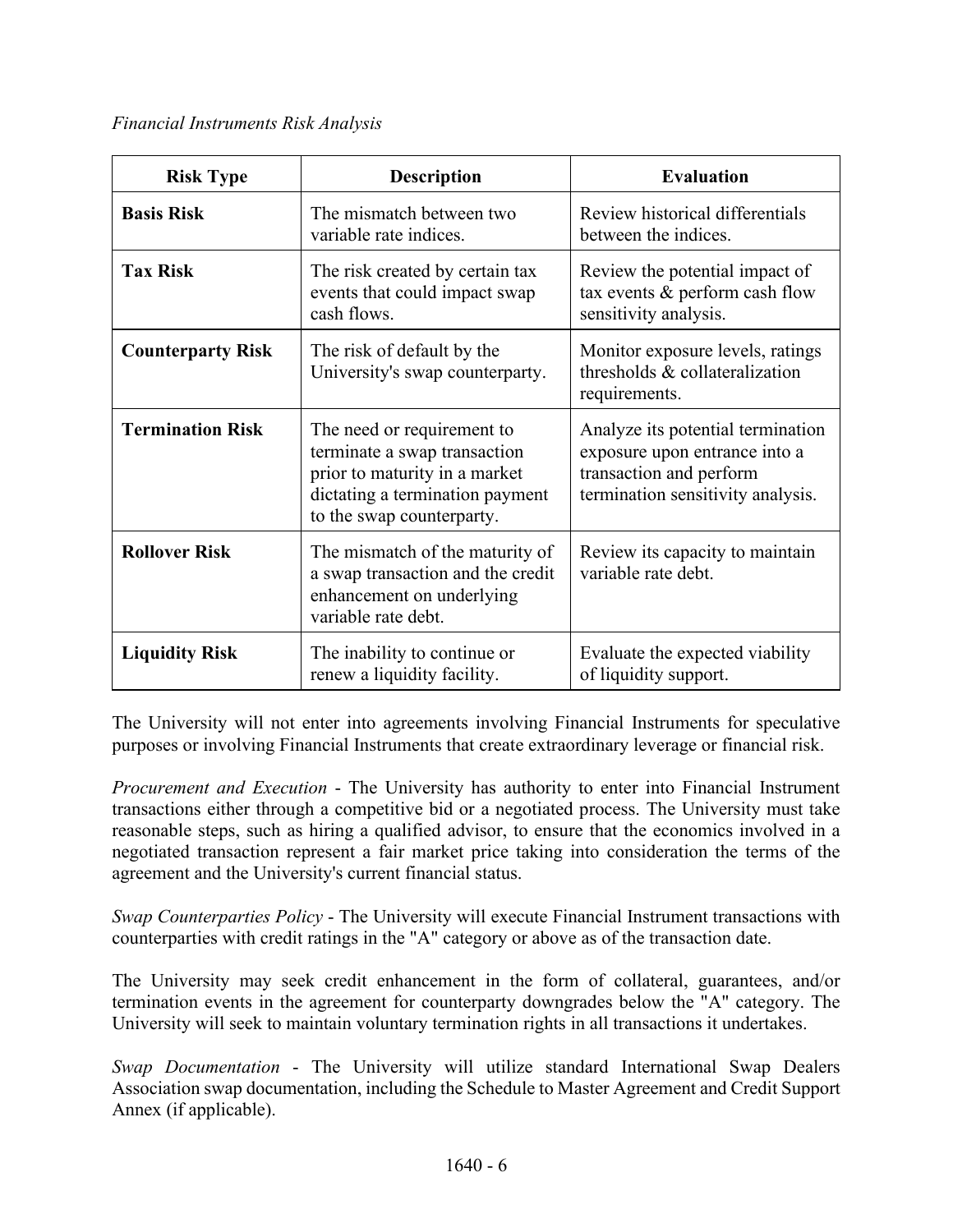*Active Management* - The University will seek to maximize the benefits it accrues and minimize the risks it bears by actively managing its interest rate risk management program. This will entail monitoring of market conditions (such as current interest rates, counterparty credit ratings and other relevant factors) in conjunction with the swap counterparty and the University's advisors for potential opportunities and risks. Active management may entail modifications of existing transactions including:

- Early termination;
- Shortening or lengthening the term of the agreement;
- Sale or purchase of options; and
- Application of basis swaps.

Each proposed modification must be consistent with this policy and should be expected to further the goals of the University interest rate risk management program.

*Rating Agencies -* The University will seek Rating Agency review to determine materiality of any financial instrument transaction on the credit quality of the University as part of its overall rating agency strategy.

*Financial Instrument Analysis* - The University will undertake a financial risk analysis of the application of Financial Instruments prior to entering any proposed transaction. Utilizing Financial Instruments requires an ongoing commitment for the University's management. Therefore, to help ensure understanding and knowledge of considered transactions, a specific approach will be developed for each potential transaction evaluating the risks, rewards and exit strategies. The approach will include, but not necessarily be limited to the following:

- The goals the University is trying to achieve by implementation.
- The swap counterparty's rating and the University=s credit exposure to the counterparty.
- Cash flow projections and sensitivity analysis.
- An evaluation of potential risks, including basis risk, tax risk, rollover risk, termination risk and counterparty risk.
- Events that may trigger an early termination under the agreement.
- A sensitivity analysis of potential market valuations in various market conditions.
- A discussion or example of how the University plans to report and monitor the transaction in the future.

# Disclosure & Reporting Requirements

*Disclosure* - The University will provide updated financial information and operation data and timely notice of specified material events to each nationally recognized municipal securities information repository and any State information depository, pursuant to its continuing disclosure undertakings with respect to SEC Rule 15c2-12.